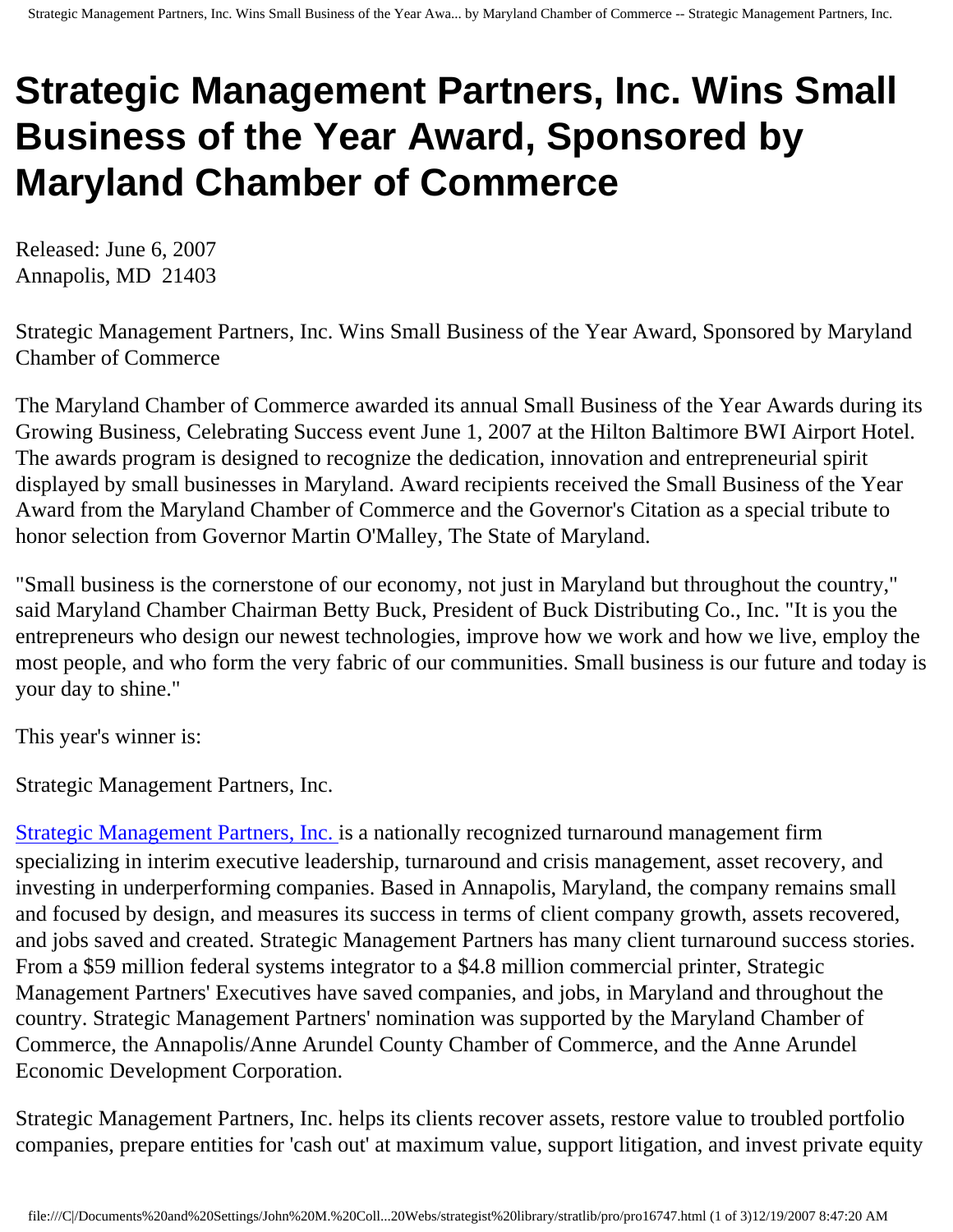Strategic Management Partners, Inc. Wins Small Business of the Year Awa... by Maryland Chamber of Commerce -- Strategic Management Partners, Inc.

into underperforming opportunities. The firm has been advisor to Presidents Bush, Clinton, and Yeltsin, World Bank, EBRD, Company Boards, and Equity Capital Investors on leadership, governance, turnaround management and equity investing. Turnarounds & Workouts Magazine has twice named SMP among 'Top 12 Outstanding Turnaround Management Firms'. The firm has been featured in the Wall Street Journal, Washington Post, Baltimore Sun, and many others.

"We are extremely honored and proud to receive this prestigious award," said John M. Collard, Chief Executive Officer of Strategic Management Partners, Inc. "We have three goals when we enter an engagement: 1) Gain control of a dire situation, stabilize work environment and jump-start the company; 2) Establish a viable plan, rebuild an enduring management team to implement that plan; and 3) Hire our replacement. We believe true company value comes from a stable competent cohesive team of people resources committed to company growth, profitability and prosperity. We do not build-up the number of consultants on engagements because when they leave all of the value leaves with them. Instead, we utilize the client's employees and take them to the next level. We build value into the company for the employees, investors and all stakeholders."

"I would like to congratulate Strategic Management Partners, Inc. and applaud not only the finalists, but all the nominees for the 2007 Small Business of the Year Awards," said Kathleen T. Snyder, CCE, President & CEO of the Maryland Chamber. "By providing jobs, getting involved with chambers of commerce and improving the quality of life in our communities, these small businesses have indeed become the foundation of Maryland's economy."

In all, there were 35 companies nominated. Nominees for the awards program must be a member of the state or a local chamber of commerce, have a permanent business location with employee(s) in Maryland, and have been in operation for a minimum of two years. The judging panel for the awards program was comprised of representatives of Maryland's business media, including Washington Smart CEO magazine, the Baltimore Examiner and Corridor Inc. Criteria upon which the nominees were judged include performance, growth, innovation, creativity, competitiveness, community involvement and more.

This was the awards program's sixth year. Previous winners include Advance Business Systems, HarVest Bank of Maryland, Millennium Marketing Solutions, Colosseum Gym & Personal Training, Correct RX Pharmacy Services, British & American Auto Care, and many others.

## About the Maryland Chamber

The [Maryland Chamber of Commerce](http://www.mdchamber.org/) is a non-profit coalition of 850 businesses who employ more than 440,000 people in the state. Its mission is to maximize opportunities for its members to grow and prosper. For more information about the Chamber, visit its website, [www.mdchamber.org](http://www.mdchamber.org/) or call (410) 269-0642.

###

Reference: